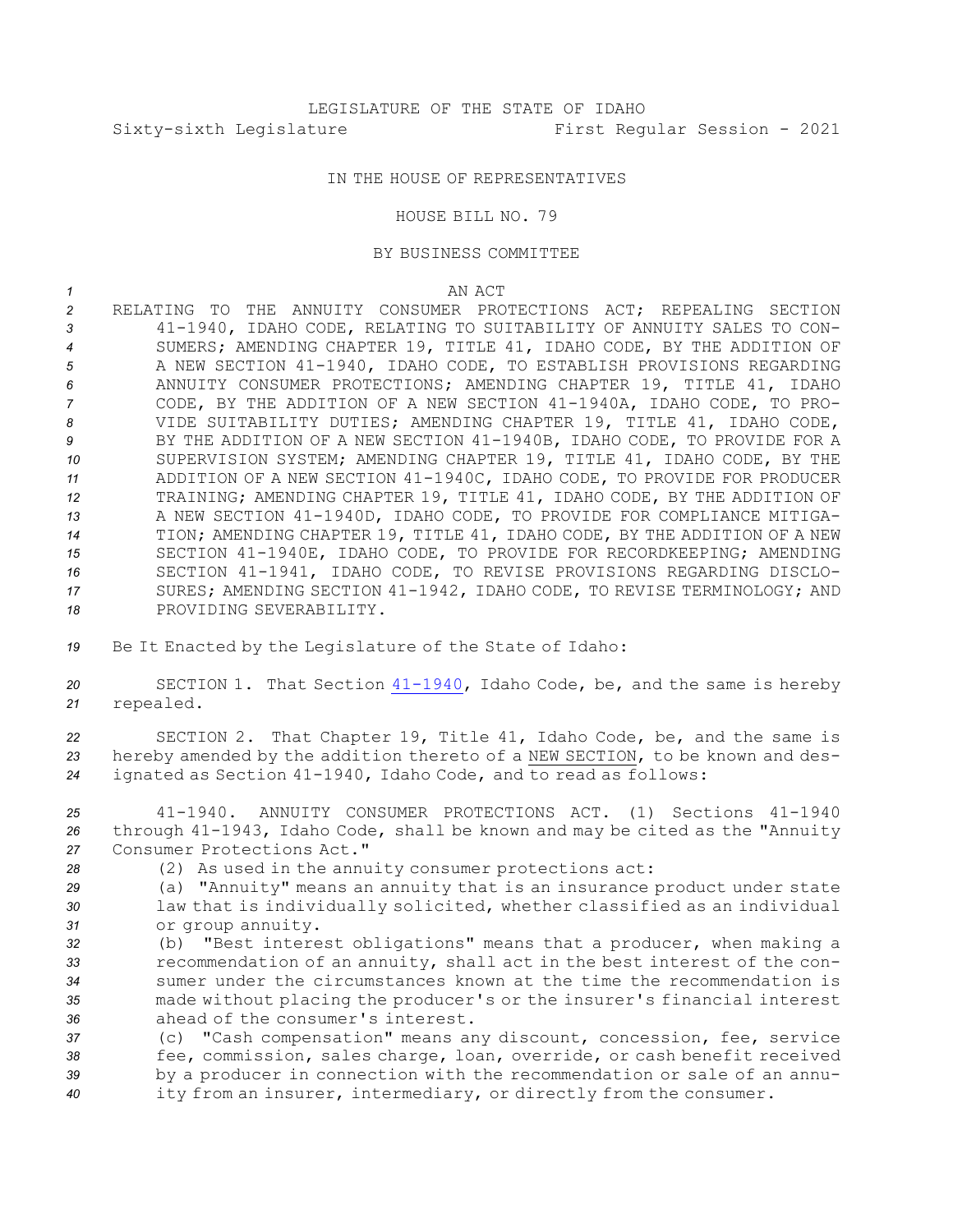(d) "Consumer profile information" means information that is reason- ably appropriate to determine whether <sup>a</sup> recommendation addresses the consumer's financial situation, insurance needs, and financial objec- tives, including, at <sup>a</sup> minimum, the following: *<sup>5</sup>* (i) Age; (ii) Annual income; (iii) Financial situation and needs, including debts and other obligations; (iv) Financial experience; (v) Insurance needs; (vi) Financial objectives; (vii) Intended use of the annuity; (viii) Financial time horizon; (ix) Existing assets or financial products, including invest- ment, annuity, and insurance holdings; 16 (x) Liquidity needs; (xi) Liquid net worth; (xii) Risk tolerance, including but not limited to willingness to accept non-guaranteed elements in the annuity; (xiii) Financial resources used to fund the annuity; and (xiv) Tax status. (e) "Continuing education provider" or "CE provider" means an individ- ual or entity approved by the department to offer continuing education *24* courses. (f) "Contract owner" means the owner named in the annuity contract or 26 the certificate holder in the case of a group annuity contract. (g) "Determinable elements" means elements that are derived from pro- cesses or methods that are guaranteed at issue and that are not subject to company discretion, but where the values or amounts cannot be deter- mined until some point after issue. These elements may include the pre- miums, credited interest rates (including any bonus), benefits, val- ues, noninterest-based credits, charges, or elements of formulas used to determine any of these. An element is considered determinable only if it is calculated from underlying determinable elements or from both determinable and guaranteed elements. (h) "FINRA" means the financial industry regulatory authority or suc- ceeding agency. (i) "Generic name" means <sup>a</sup> short title descriptive of the annuity contract being applied for or illustrated, such as "single premium de- ferred annuity." (j) "Guaranteed elements" means the premiums, credited interest rates (including any bonus), benefits, values, noninterest-based credits, charges, or elements of formulas used to determine any of these that are promised and determined at issue. An element is considered guaranteed if all of the underlying elements that go into its calculation are guar-*46* anteed. (k) "Insurance producer" or "producer" has the same meaning as provided in chapter 10, title 41, Idaho Code. For purposes of the annuity con- sumer protections act, "producer" includes an insurer where no producer is involved.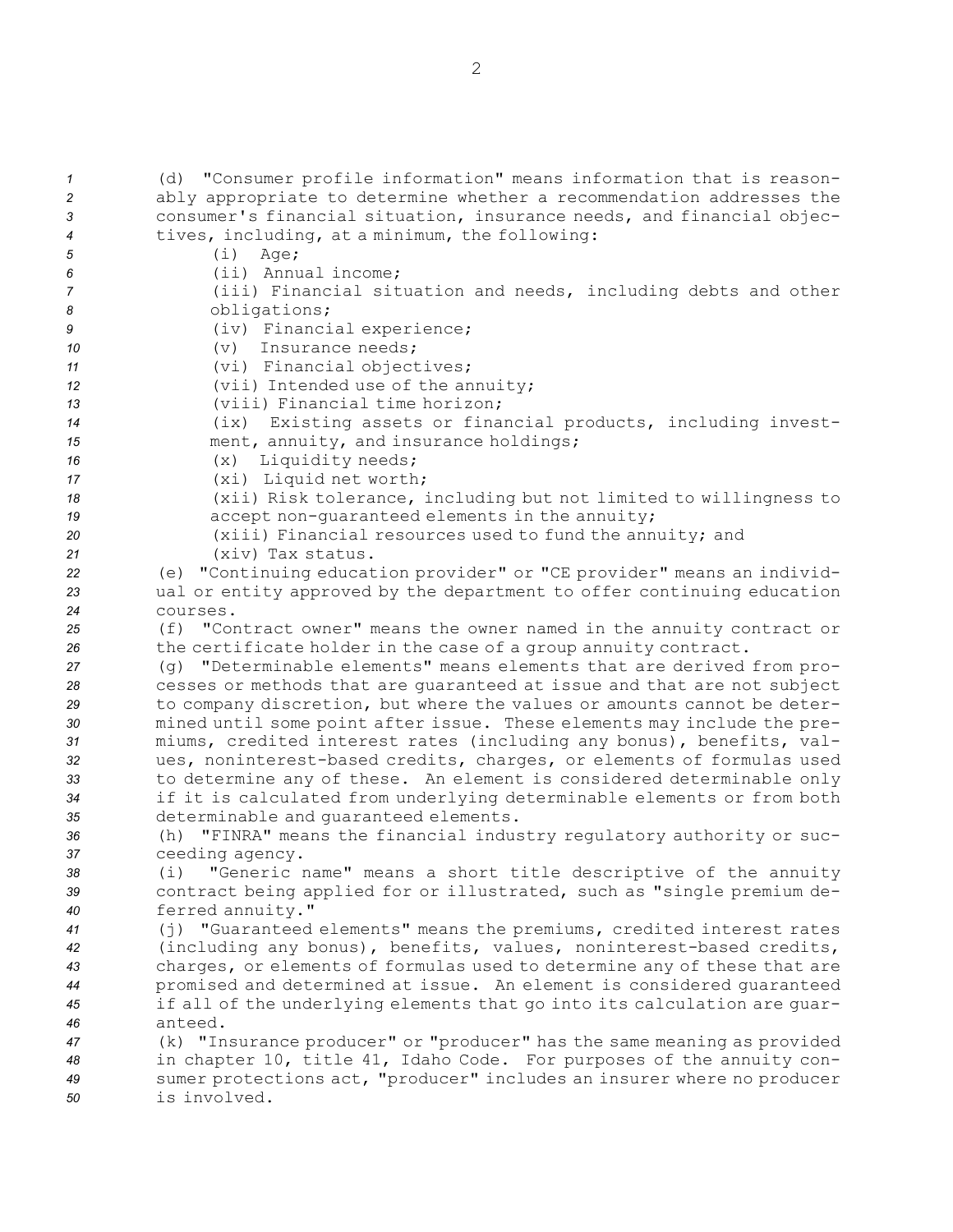*<sup>1</sup>* (l) "Insurer" means <sup>a</sup> company required to be licensed under the laws of *<sup>2</sup>* this state to provide insurance products, including annuities.

*<sup>3</sup>* (m) "Intermediary" means an entity contracted directly with an insurer *<sup>4</sup>* or with another entity contracted with an insurer to facilitate the sale *<sup>5</sup>* of the insurer's annuities by producers.

 (n) "Material conflict of interest" means <sup>a</sup> financial interest of the producer in the sale of an annuity that <sup>a</sup> reasonable person would expect to influence the impartiality of <sup>a</sup> recommendation. It does not include cash compensation or noncash compensation.

*<sup>10</sup>* (o) "Noncash compensation" means any form of compensation that is not *<sup>11</sup>* cash, including but not limited to health insurance, office rent, of-*<sup>12</sup>* fice support, and retirement benefits.

 (p) "Non-guaranteed elements" means the premiums, credited interest rates including any bonus, benefits, values, dividends, noninterest- based credits, charges, or elements of formulas used to determine any of these that are subject to company discretion and that are not guaranteed at issue. An element is considered non-guaranteed if any of the under-lying non-guaranteed elements are used in its calculation.

 (q) "Recommendation" means advice provided by <sup>a</sup> producer to an individ- ual consumer that was intended to result or does result in <sup>a</sup> purchase, exchange, or replacement of an annuity in accordance with that advice. It does not include general communication to the public, generalized customer services assistance or administrative support, general educa- tional information and tools, prospectuses, or other product and sales material.

 (r) "Replacement" means <sup>a</sup> transaction in which <sup>a</sup> new policy or contract is purchased and in which it is known or should be known to the proposing producer or insurer that, by reason of the transaction, an existing pol-icy or contract has been or is to be:

- *<sup>30</sup>* (i) Lapsed, forfeited, surrendered or partially surrendered, as-*<sup>31</sup>* signed to the replacing insurer, or terminated;
- *<sup>32</sup>* (ii) Converted to reduced paid-up insurance, continued as ex-*<sup>33</sup>* tended term insurance, or reduced in value by the use of nonforfei-*<sup>34</sup>* ture benefits or other policy values;
- *35* (iii) Amended to effect either <sup>a</sup> reduction in benefits or in the *<sup>36</sup>* term for which coverage would remain in force or for which benefits *<sup>37</sup>* would be paid;
	-
- *<sup>38</sup>* (iv) Reissued with any reduction in cash value; or *<sup>39</sup>* (v) Used in <sup>a</sup> financed purchase.
	-
- *<sup>40</sup>* (s) "SEC" means the United States securities and exchange commission.
- *<sup>41</sup>* (3) Unless otherwise specifically included, the annuity consumer pro-*<sup>42</sup>* tections act shall not apply to transactions involving:
- *43* (a) Contracts used to fund:
- *<sup>44</sup>* (i) An employee pension or welfare benefit plan that is covered by *<sup>45</sup>* the employee retirement and income security act of 1974 (ERISA); *<sup>46</sup>* (ii) <sup>A</sup> plan described by sections 401(a), 401(k), 403(b), 408(k), *<sup>47</sup>* or 408(p) of the Internal Revenue Code, as amended, if established *<sup>48</sup>* or maintained by an employer;
- *<sup>49</sup>* (iii) <sup>A</sup> governmental or church plan defined in section 414 of the *<sup>50</sup>* Internal Revenue Code, <sup>a</sup> governmental or church welfare benefit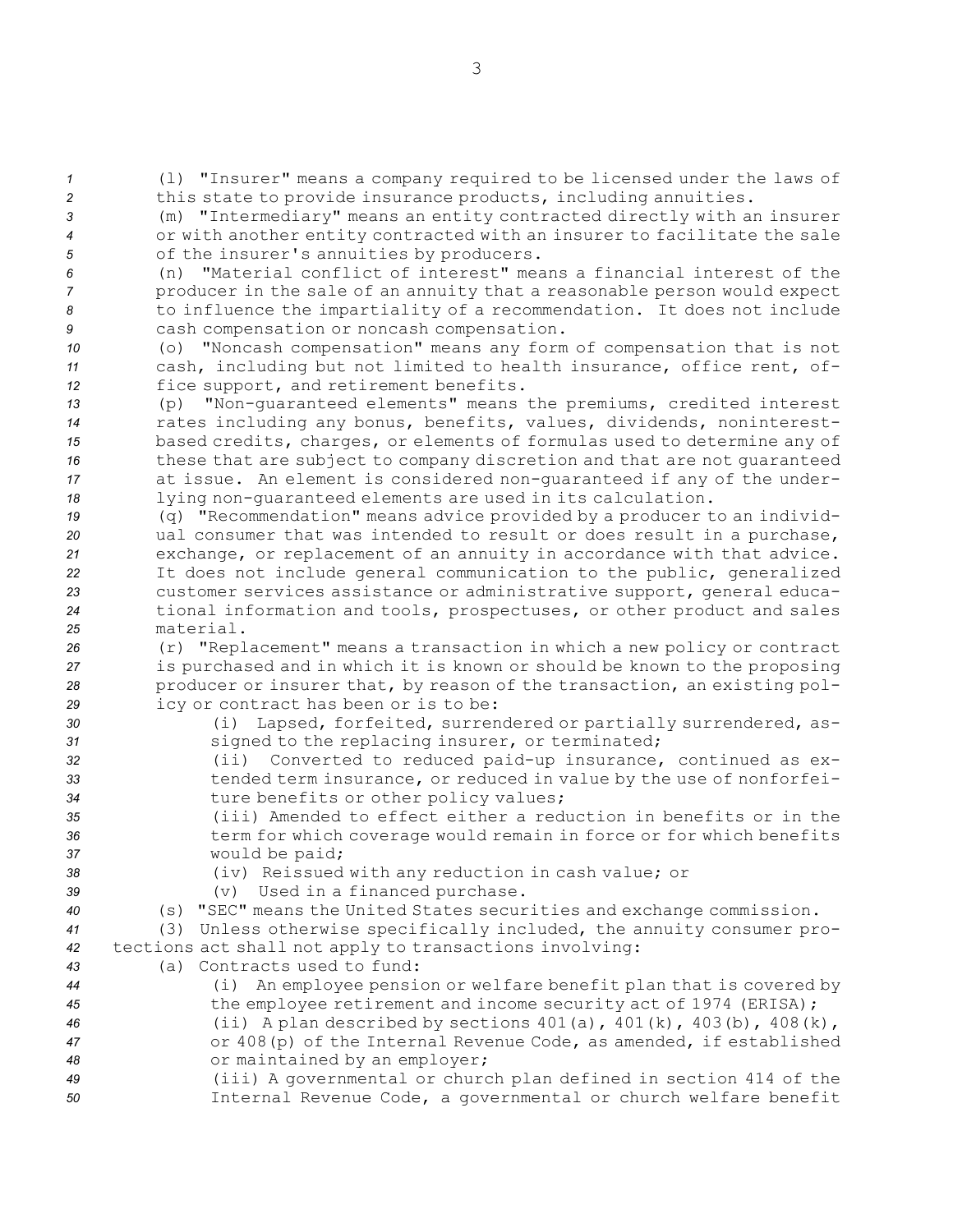*<sup>1</sup>* plan, or <sup>a</sup> deferred compensation plan of <sup>a</sup> state or local govern-*<sup>2</sup>* ment or tax-exempt organization under section 457 of the Internal *3* Revenue Code; or

- 
- 

*<sup>4</sup>* (iv) <sup>A</sup> nonqualified deferred compensation arrangement estab-*<sup>5</sup>* lished or maintained by an employer or plan sponsor;

*<sup>6</sup>* (b) Settlements of or assumptions of liabilities associated with per-*<sup>7</sup>* sonal injury litigation or any dispute or claim resolution process; or

 (c) Formal prepaid funeral contracts, also known as prepaid prear- rangement sales or prearrangement sales contracts, as defined under section 54-1131(7), Idaho Code, and as regulated in chapter 11, title 54, Idaho Code.

*<sup>12</sup>* (4) The director may promulgate rules implementing the provisions of *<sup>13</sup>* the annuity consumer protections act for the protection of consumers in an-*<sup>14</sup>* nuity transactions.

*<sup>15</sup>* (5) Nothing in the annuity consumer protections act shall be construed *<sup>16</sup>* to create or imply <sup>a</sup> private cause of action for <sup>a</sup> violation of the annuity *<sup>17</sup>* consumer protections act or rules promulgated pursuant thereto.

*<sup>18</sup>* SECTION 3. That Chapter 19, Title 41, Idaho Code, be, and the same is *<sup>19</sup>* hereby amended by the addition thereto of <sup>a</sup> NEW SECTION, to be known and des-*<sup>20</sup>* ignated as Section 41-1940A, Idaho Code, and to read as follows:

*<sup>21</sup>* 41-1940A. ANNUITY CONSUMER PROTECTIONS -- SUITABILITY DUTIES. (1) *<sup>22</sup>* This section through section 41-1940E, Idaho Code, shall apply to any sale or *<sup>23</sup>* recommendation of an annuity.

 (a) The purpose of these sections is to require producers, as defined in the annuity consumer protections act, to act in the best interest of the consumer when making <sup>a</sup> recommendation of an annuity and to require in- surers to establish and maintain <sup>a</sup> system to supervise recommendations so that the insurance needs and financial objectives of consumers at the 29 time of the transaction are effectively addressed.

 (b) Nothing in the annuity consumer protections act shall be construed to subject <sup>a</sup> producer to civil liability under the best interest stan- dard of care outlined in this section or under standards governing the conduct of <sup>a</sup> fiduciary or <sup>a</sup> fiduciary relationship.

*<sup>34</sup>* (2) Unless otherwise specifically included, this section through sec-*<sup>35</sup>* tion 41-1940E, Idaho Code, shall not apply to transactions involving:

*<sup>36</sup>* (a) Contracts excluded by section 41-1940(3), Idaho Code; or

*<sup>37</sup>* (b) Direct response solicitations where there is no recommendation *<sup>38</sup>* based on information collected from the consumer pursuant to this sec-*39* tion.

 (3) Best interest obligations. <sup>A</sup> producer, when making <sup>a</sup> recommenda- tion of an annuity, shall act in the best interest of the consumer under the circumstances known at the time the recommendation is made without placing the producer's or the insurer's financial interest ahead of the consumer's interest. <sup>A</sup> producer has acted in the best interest of the consumer if he has satisfied the following obligations regarding care, disclosure, conflict of interest, and documentation:

*<sup>47</sup>* (a) Care obligation. The producer, in making <sup>a</sup> recommendation, shall *<sup>48</sup>* exercise reasonable diligence, care, and skill to: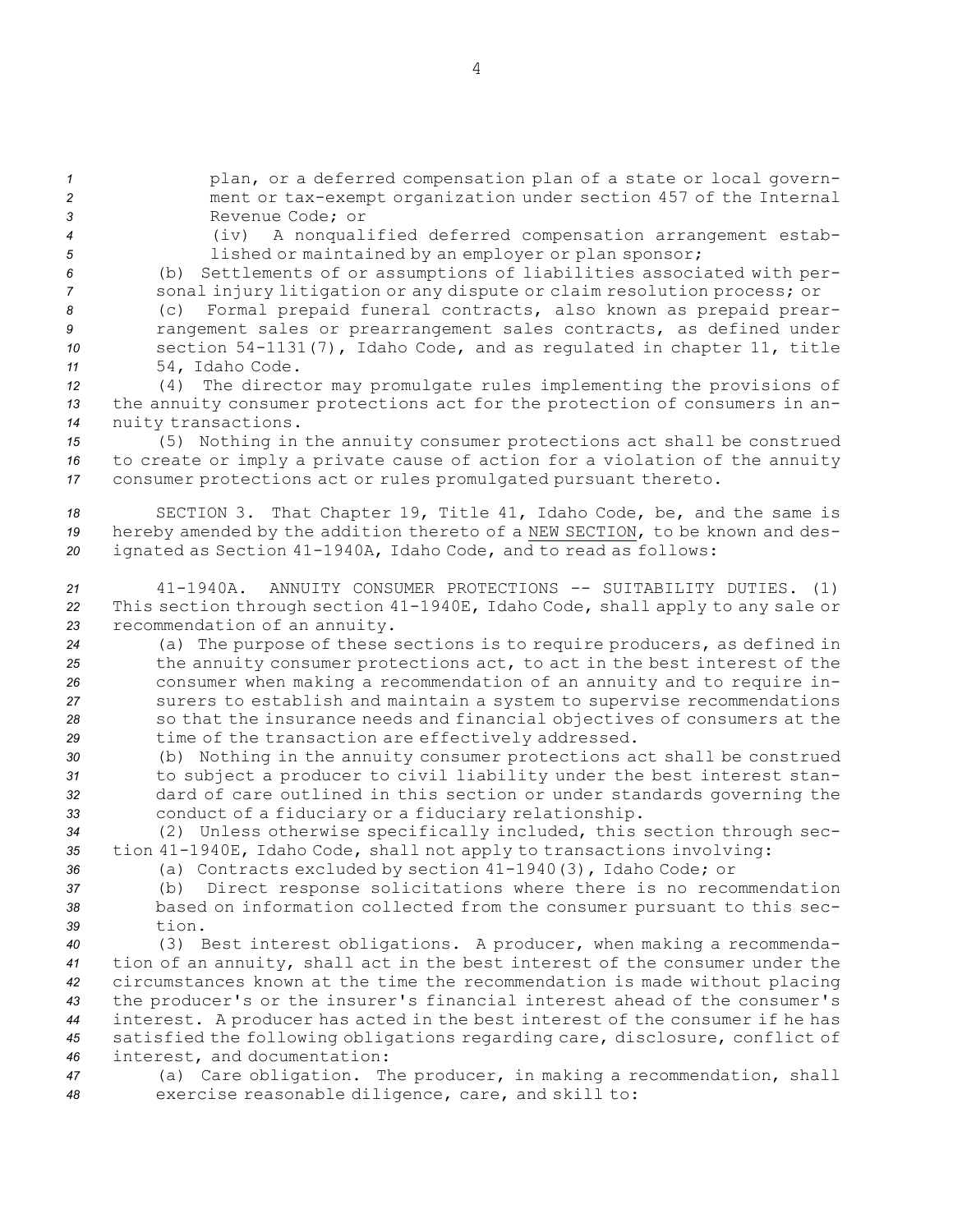(i) Know the consumer's financial situation, insurance needs, 2 and financial objectives; (ii) Understand the available recommendation options after mak- ing <sup>a</sup> reasonable inquiry into options available to the producer; (iii) Have <sup>a</sup> reasonable basis to believe the recommended option effectively addresses the consumer's financial situation, insur- ance needs, and financial objectives over the life of the product, as evaluated in light of the consumer profile information; and (iv) Communicate the basis or bases of the recommendation. (b) The requirements under paragraph (a) of this subsection include making reasonable efforts to obtain consumer profile information from the consumer prior to the recommendation of an annuity. (c) The requirements under paragraph (a) of this subsection require <sup>a</sup> producer to consider the types of products the producer is authorized and licensed to recommend or sell that address the consumer's financial situation, insurance needs, and financial objectives. This does not require analysis or consideration of any products outside the author- ity and license of the producer or other possible alternative products or strategies available in the market at the time of the recommendation. Producers shall be held to standards applicable to producers with simi- lar authority and licensure. (d) The requirements under this subsection do not create <sup>a</sup> fiduciary obligation or relationship and create only <sup>a</sup> regulatory obligation as established in this section. (e) The consumer profile information, characteristics of the insurer, and product costs, rates, benefits, and features are those factors generally relevant in making <sup>a</sup> determination whether an annuity effec- tively addresses the consumer's financial situation, insurance needs, and financial objectives, but the level of importance of each factor under the care obligation of this subsection may vary depending on the facts and circumstances of <sup>a</sup> particular case. However, each factor may not be considered in isolation. (f) The requirements under paragraph (a) of this subsection include having <sup>a</sup> reasonable basis to believe the consumer would benefit from certain features of the annuity, such as annuitization, death or living benefit, or other insurance-related features. (g) The requirements under paragraph (a) of this subsection apply to the particular annuity as <sup>a</sup> whole and the underlying subaccounts to which funds are allocated at the time of purchase or exchange of an annu- ity and to riders and similar producer enhancements, if any. (h) The requirements under paragraph (a) of this subsection do not mean the annuity with the lowest onetime or multiple occurrence compensation structure shall necessarily be recommended. (i) The requirements under paragraph (a) of this subsection do not mean the producer has ongoing monitoring obligations under the care obli- gation pursuant to this subsection, although such an obligation may be separately owed under the terms of <sup>a</sup> fiduciary, consulting, investment advising, or financial planning agreement between the consumer and the *<sup>49</sup>* producer.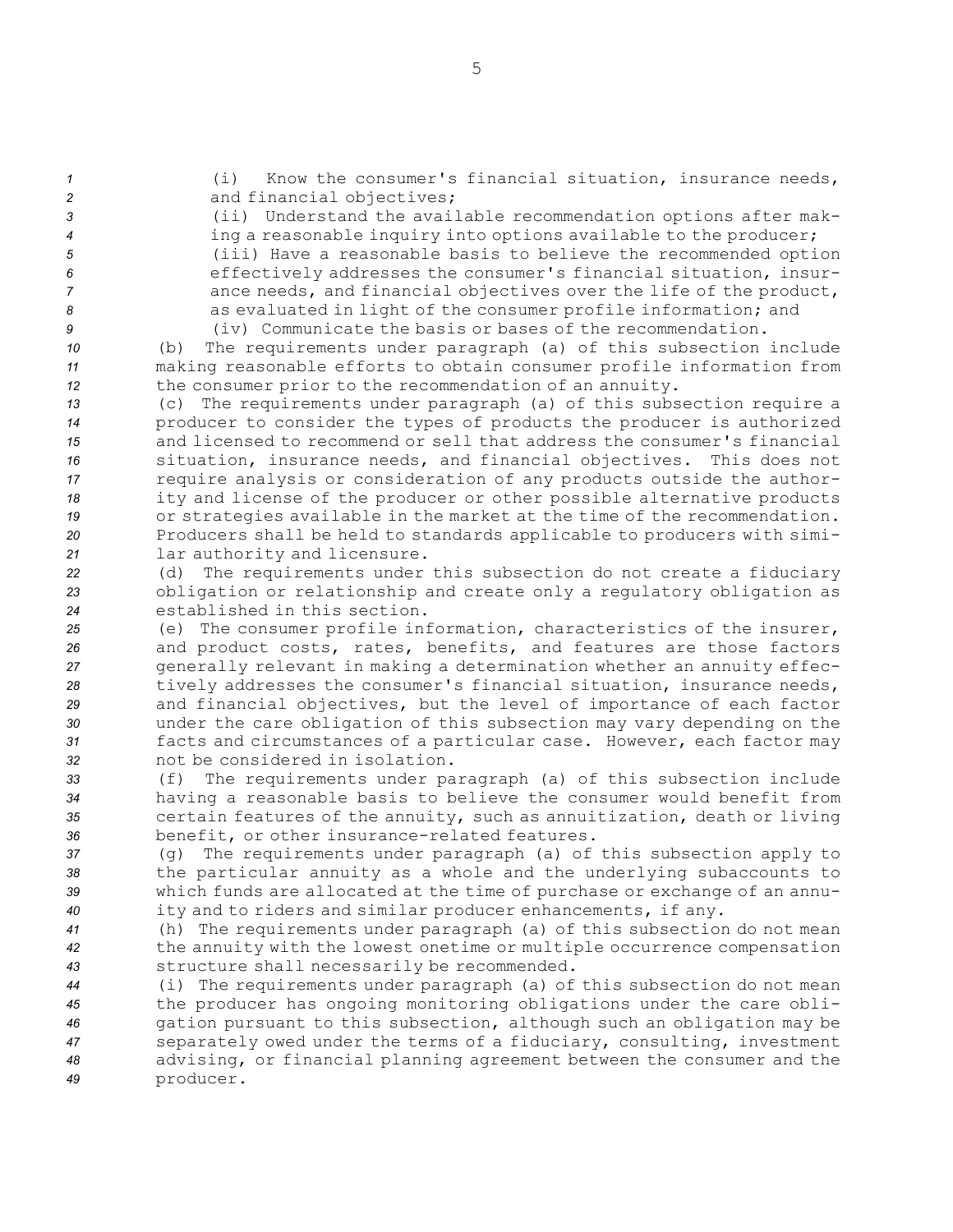| $\mathcal{I}$<br>$\overline{c}$<br>3 | (j) In the case of an exchange or replacement of an annuity, the pro-<br>ducer shall consider the whole transaction, which includes taking into<br>consideration whether:                                                                                                                                                  |
|--------------------------------------|----------------------------------------------------------------------------------------------------------------------------------------------------------------------------------------------------------------------------------------------------------------------------------------------------------------------------|
| $\boldsymbol{4}$<br>5<br>6<br>7<br>8 | (i)<br>The consumer will incur a surrender charge, be subject to<br>the commencement of a new surrender period, lose existing benefits<br>such as death, living, or other contractual benefits, or be sub-<br>ject to increased fees, investment advisory fees, or charges for<br>riders and similar product enhancements; |
| 9<br>10                              | (ii) The replacing product would substantially benefit the con-<br>sumer in comparison to the replaced product over the life of the                                                                                                                                                                                        |
| 11                                   | product; and                                                                                                                                                                                                                                                                                                               |
| 12                                   | (iii) The consumer has had another annuity exchange or replacement                                                                                                                                                                                                                                                         |
| 13<br>14                             | and, in particular, an exchange or replacement within the preced-<br>ing sixty (60) months.                                                                                                                                                                                                                                |
| 15                                   | (k) Nothing in this section shall be construed to require a producer                                                                                                                                                                                                                                                       |
| 16                                   | to obtain any license other than a producer license with the appropri-                                                                                                                                                                                                                                                     |
| 17                                   | ate line of authority to sell, solicit, or negotiate insurance in this                                                                                                                                                                                                                                                     |
| 18                                   | state, including but not limited to any securities license, in order to                                                                                                                                                                                                                                                    |
| 19                                   | fulfill the duties and obligations contained in this section; provided                                                                                                                                                                                                                                                     |
| 20                                   | the producer does not give advice or provide services that are other-                                                                                                                                                                                                                                                      |
| 21                                   | wise subject to securities laws or engage in any other activity requir-                                                                                                                                                                                                                                                    |
| 22                                   | ing other professional licenses.                                                                                                                                                                                                                                                                                           |
| 23                                   | (4) Disclosure obligation.                                                                                                                                                                                                                                                                                                 |
| 24<br>25                             | (a) Prior to the recommendation or sale of an annuity, the producer<br>shall prominently disclose to the consumer on a form prescribed by the                                                                                                                                                                              |
| 26                                   | director or substantially similar thereto the following:                                                                                                                                                                                                                                                                   |
| 27                                   | A description of the scope and terms of the relationship with<br>(i)                                                                                                                                                                                                                                                       |
| 28                                   | the consumer and the role of the producer in the transaction;                                                                                                                                                                                                                                                              |
| 29                                   | (ii) An affirmative statement on whether the producer is licensed                                                                                                                                                                                                                                                          |
| 30                                   | and authorized to sell the following products:                                                                                                                                                                                                                                                                             |
| 31                                   | 1. Fixed annuities;                                                                                                                                                                                                                                                                                                        |
| 32                                   | 2. Fixed indexed annuities;                                                                                                                                                                                                                                                                                                |
| 33                                   | 3. Variable annuities;                                                                                                                                                                                                                                                                                                     |
| 34                                   | 4. Life insurance;<br>5. Mutual funds;                                                                                                                                                                                                                                                                                     |
| 35<br>36                             | 6. Stocks and bonds; and                                                                                                                                                                                                                                                                                                   |
| 37                                   | 7. Certificates of deposit;                                                                                                                                                                                                                                                                                                |
| 38                                   | (iii) An affirmative statement describing the insurers the pro-                                                                                                                                                                                                                                                            |
| 39                                   | ducer is authorized, contracted (or appointed), or otherwise able                                                                                                                                                                                                                                                          |
| 40                                   | to sell insurance products for, using the following descriptions:                                                                                                                                                                                                                                                          |
| 41                                   | 1. From one (1) insurer;                                                                                                                                                                                                                                                                                                   |
| 42                                   | 2. From two (2) or more insurers; or                                                                                                                                                                                                                                                                                       |
| 43                                   | 3. From two (2) or more insurers although primarily con-                                                                                                                                                                                                                                                                   |
| 44                                   | tracted with one (1) insurer;                                                                                                                                                                                                                                                                                              |
| 45                                   | (iv) A description of the sources and types of cash compensation                                                                                                                                                                                                                                                           |
| 46<br>47                             | and noncash compensation to be received by the producer, including<br>whether the producer is to be compensated for the sale of a recom-                                                                                                                                                                                   |
| 48                                   | mended annuity by commission as part of premium or other remunera-                                                                                                                                                                                                                                                         |
| 49                                   | tion received from the insurer, intermediary, or other producer or                                                                                                                                                                                                                                                         |
|                                      |                                                                                                                                                                                                                                                                                                                            |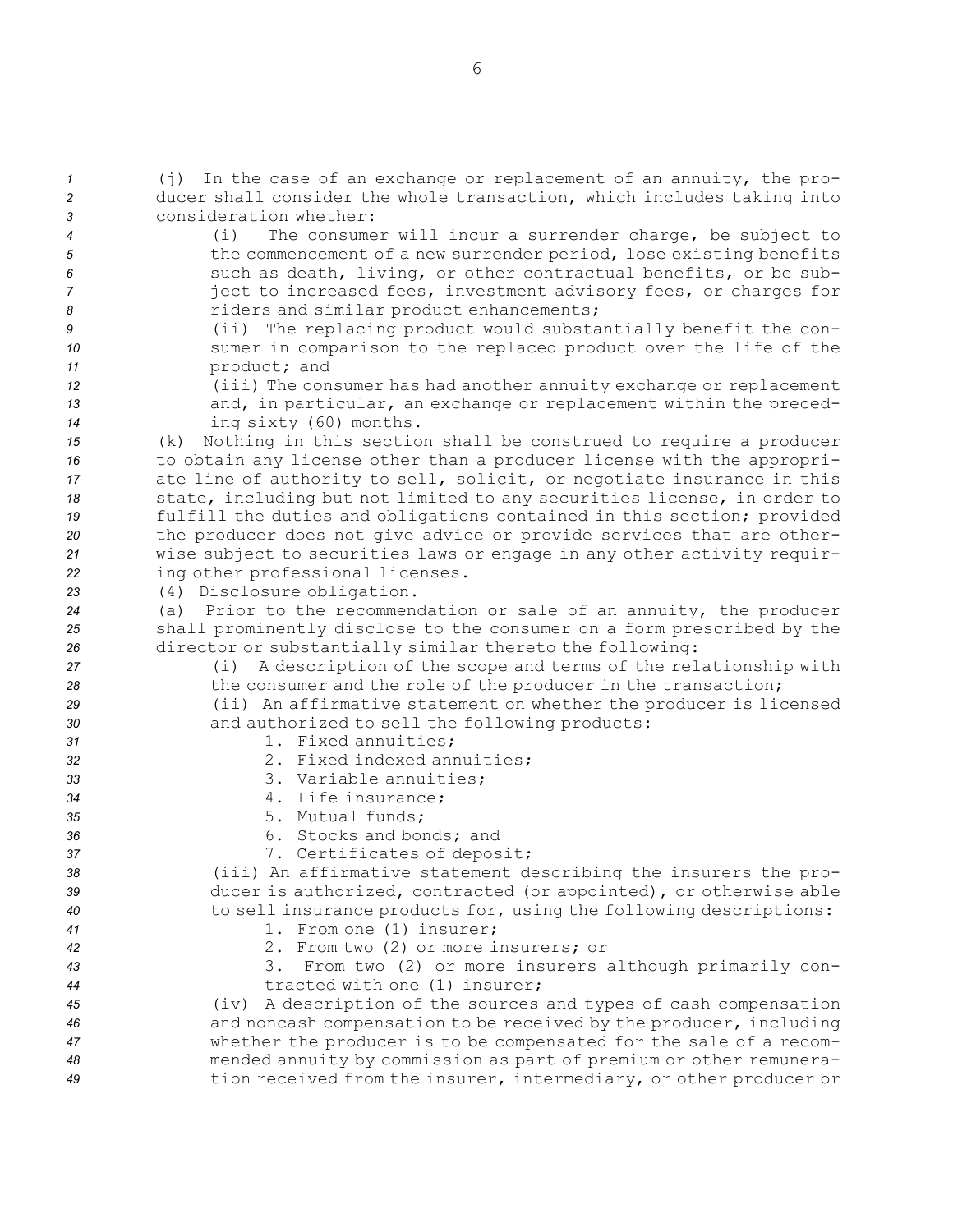1 by fee as a result of a contract for advice or consulting services; *2* and (v) <sup>A</sup> notice of the consumer's right to request additional infor- mation regarding cash compensation described in paragraph (b) of this subsection. (b) Upon request of the consumer or the consumer's designated represen- tative, the producer shall disclose: (i) <sup>A</sup> reasonable estimate of the amount of cash compensation to be **1** *P* received by the producer, which may be stated as a range of amounts or percentages; and (ii) Whether the cash compensation is <sup>a</sup> onetime or multiple occur-**12** *n* rence amount and, if a multiple occurrence amount, the frequency and amount of the occurrence, which may be stated as <sup>a</sup> range of amounts or percentages. (c) Prior to or at the time of the recommendation or sale of an annu- ity, the producer shall have <sup>a</sup> reasonable basis to believe the consumer has been informed of various features of the annuity, such as the po- tential surrender period and surrender charge, potential tax penalty if 19 the consumer sells, exchanges, surrenders, or annuitizes the annuity, mortality and expense fees, investment advisory fees, any annual fees, potential charges for and features of riders or other options of the an- nuity, limitations on interest returns, potential changes in non-guar- anteed elements of the annuity, insurance and investment components, and market risk. The disclosure requirements under this subsection are intended to supplement and not replace the disclosure requirements un- der section 41-1941, Idaho Code. (5) Conflict of interest obligation. <sup>A</sup> producer shall identify and avoid or reasonably manage and disclose material conflicts of interest, in- cluding material conflicts of interest related to an ownership interest. (6) Documentation obligation. <sup>A</sup> producer shall at the time of recom- mendation or sale: (a) Make <sup>a</sup> written record of any recommendation and the basis for the recommendation subject to this section; (b) Obtain <sup>a</sup> consumer-signed statement on <sup>a</sup> form prescribed by the di- rector or substantially similar to such form, documenting: (i) <sup>A</sup> customer's refusal to provide the consumer profile informa- tion, if any; and (ii) <sup>A</sup> customer's understanding of the ramifications of not pro- viding his consumer profile information or providing insufficient consumer profile information; and (c) Obtain <sup>a</sup> consumer-signed statement on <sup>a</sup> form prescribed by the di- rector or substantially similar to such form, acknowledging the annuity transaction is not recommended if <sup>a</sup> customer decides to enter into an annuity transaction that is not based on the producer's recommendation. (7) Application of the best interest obligation. Any requirement ap- plicable to <sup>a</sup> producer under this section shall apply to every producer who has exercised material control or influence in the making of <sup>a</sup> recommenda- tion and has received direct compensation as <sup>a</sup> result of the recommendation or sale, regardless of whether the producer has had any direct contact with the consumer. Activities such as providing or delivering marketing or ed-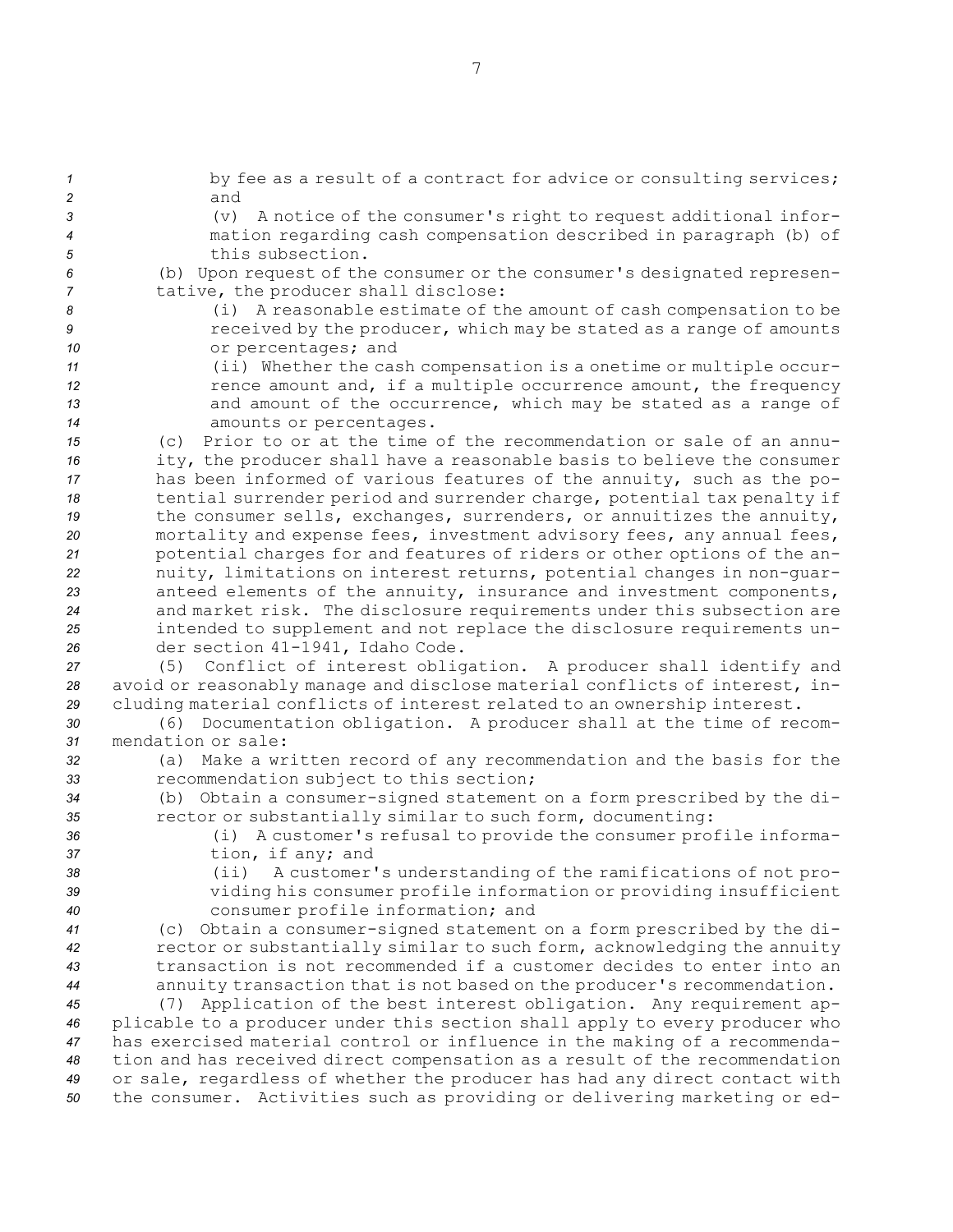ucational materials, product wholesaling or other back office product sup- port, and general supervision of <sup>a</sup> producer do not, in and of themselves, constitute material control or influence. (8) Transactions not based on <sup>a</sup> recommendation. (a) Except as provided under paragraph (b) of this subsection, <sup>a</sup> pro- ducer shall have no obligation to <sup>a</sup> consumer under subsection (3) of this section related to any annuity transaction if: (i) No recommendation is made; (ii) A recommendation was made and was later found to have been prepared based on materially inaccurate information provided by 11 the consumer: (iii) <sup>A</sup> consumer refuses to provide relevant consumer profile in- formation and the annuity transaction is not recommended; or (iv) <sup>A</sup> consumer decides to enter into an annuity transaction that is not based on <sup>a</sup> recommendation of the producer. (b) An insurer's issuance of an annuity subject to paragraph (a) of this subsection shall be reasonable under all the circumstances actually known to the insurer at the time the annuity is issued. (9) Prohibited practices. Neither <sup>a</sup> producer nor an insurer shall dis- suade, or attempt to dissuade, <sup>a</sup> consumer from: (a) Truthfully responding to an insurer's request for confirmation of the consumer profile information; (b) Filing <sup>a</sup> complaint; or (c) Cooperating with the investigation of <sup>a</sup> complaint. (10) Safe harbor for financial professionals. (a) Recommendations and sales of annuities made in compliance with com- parable standards shall satisfy the requirements under this section. This subsection applies to all recommendations and sales of annuities made by financial professionals in compliance with business rules, con- trols, and procedures that satisfy <sup>a</sup> comparable standard even if such standard would not otherwise apply to the product or recommendation at issue. However, nothing in this subsection shall limit the insurance director's ability to investigate and enforce the provisions of this *34* section. (b) Nothing in paragraph (a) of this subsection shall limit the in-36 surer's obligation to comply with section  $41-1940B(1)$ , Idaho Code, although the insurer may base its analysis on information received from either the financial professional or the entity supervising the finan- cial professional. (c) For paragraph (a) of this subsection to apply, an insurer shall: (i) Monitor the relevant conduct of the financial professional seeking to rely on paragraph (a) of this subsection or the entity responsible for supervising the financial professional, such as the financial professional's broker-dealer or an investment ad- viser registered under federal securities laws, using information collected in the normal course of an insurer's business; and (ii) Provide to the entity responsible for supervising the finan- cial professional seeking to rely on paragraph (a) of this subsec- tion, such as the financial professional's broker-dealer or in-vestment adviser registered under federal securities laws, infor-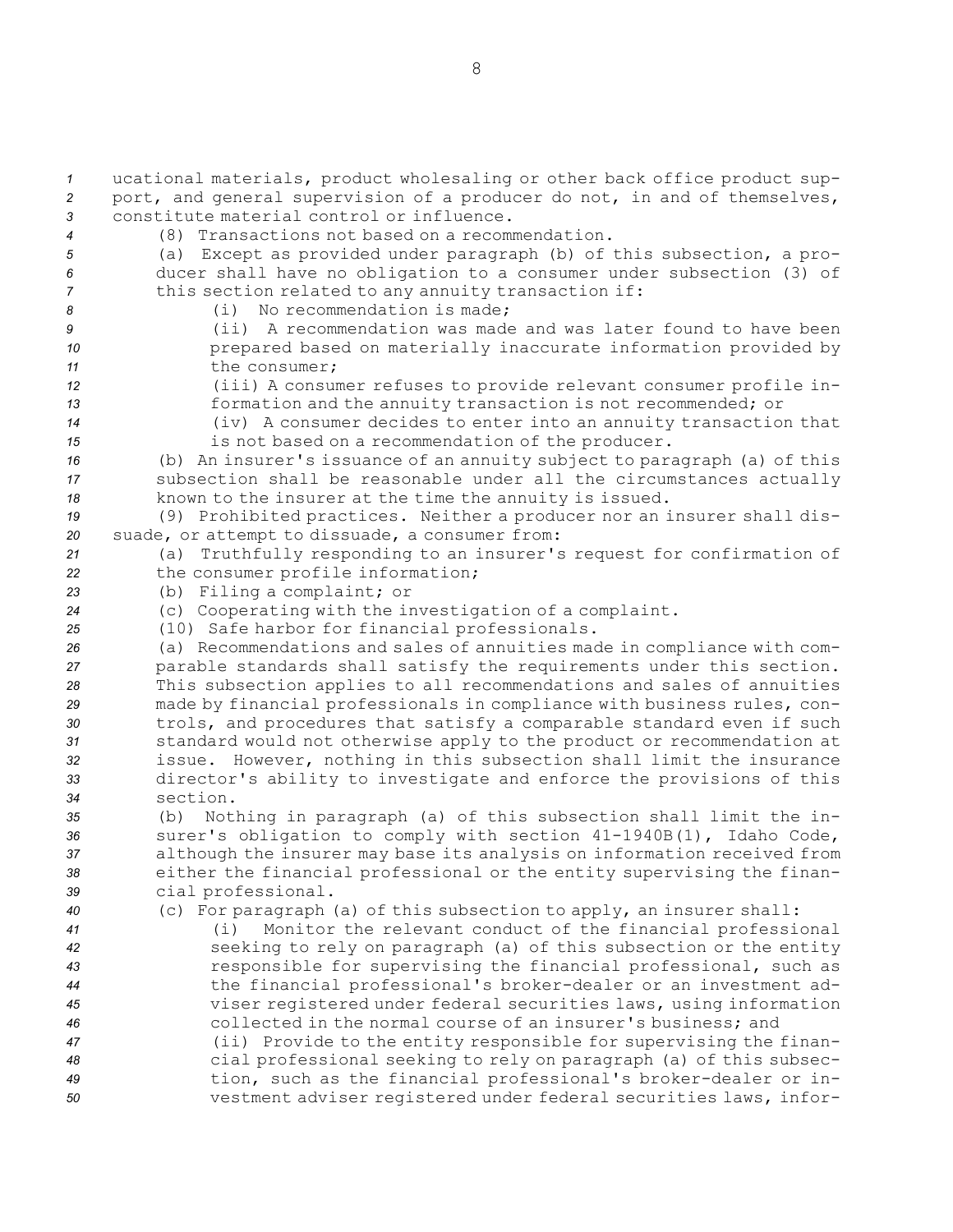| $\mathcal I$   | mation and reports that are reasonably appropriate to assist such     |
|----------------|-----------------------------------------------------------------------|
| $\overline{c}$ | entity to maintain its supervision system.                            |
| 3              | (d) For purposes of this subsection, "financial professional" means a |
| $\overline{4}$ | producer that is regulated and acting as:                             |
| 5              | A broker-dealer registered under federal securities laws or a<br>(i)  |
| 6              | registered representative of a broker-dealer;                         |
| $\overline{7}$ | (ii) An investment adviser registered under federal securities        |
| 8              | laws or an investment adviser representative associated with the      |
| 9              | federal registered investment adviser; or                             |
| 10             | (iii) A plan fiduciary under section 3(21) of the employee retire-    |
| 11             | ment income security act of 1974 (ERISA) or a fiduciary under sec-    |
| 12             | tion 4975(e)(3) of the Internal Revenue Code or any amendments or     |
| 13             | successor statutes thereto.                                           |
| 14             | (e) For purposes of this subsection, "comparable standards" means:    |
| 15             | With respect to broker-dealers and registered representa-<br>(i)      |
| 16             | tives of broker-dealers, applicable SEC and FINRA rules pertain-      |
| 17             | ing to best interest obligations and supervision of annuity recom-    |
| 18             | mendations and sales, including but not limited to regulation best    |
| 19             | interest and any amendments or successor regulations thereto;         |
| 20             | (ii) With respect to investment advisers registered under federal     |
| 21             | securities laws or investment adviser representatives, the fidu-      |
| 22             | ciary duties and all other requirements imposed on such investment    |
| 23             | advisers or investment adviser representatives by contract or un-     |
| 24             | der the investment advisers act of 1940, including but not limited    |
| 25             | to the form ADV and interpretations; and                              |
| 26             | (iii) With respect to plan fiduciaries or fiduciaries, the duties,    |
| 27             | obligations, prohibitions, and all other requirements attendant       |
| 28             | to such status under ERISA or the Internal Revenue Code and any       |
| 29             | amendments or successor statutes thereto.                             |

*<sup>30</sup>* SECTION 4. That Chapter 19, Title 41, Idaho Code, be, and the same is *<sup>31</sup>* hereby amended by the addition thereto of <sup>a</sup> NEW SECTION, to be known and des-*<sup>32</sup>* ignated as Section 41-1940B, Idaho Code, and to read as follows:

 41-1940B. ANNUITY CONSUMER PROTECTION -- SUPERVISION SYSTEM. (1) Ex- cept as permitted under section 41-1940A(8), Idaho Code, an insurer may not issue an annuity recommended to <sup>a</sup> consumer unless there is <sup>a</sup> reasonable basis to believe the annuity would effectively address the particular consumer's financial situation, insurance needs, and financial objectives based on the consumer's consumer profile information.

 (2) An insurer shall establish and maintain <sup>a</sup> supervision system that is reasonably designed to achieve the insurer's and its producers' compli- ance with the annuity consumer protections act, including but not limited to the following:

 (a) The insurer shall establish and maintain reasonable procedures to inform its producers of the requirements of the annuity consumer pro- tections act and shall incorporate the requirements of such act into relevant producer training manuals;

*<sup>47</sup>* (b) The insurer shall establish and maintain standards for producer *<sup>48</sup>* product training and shall establish and maintain reasonable pro-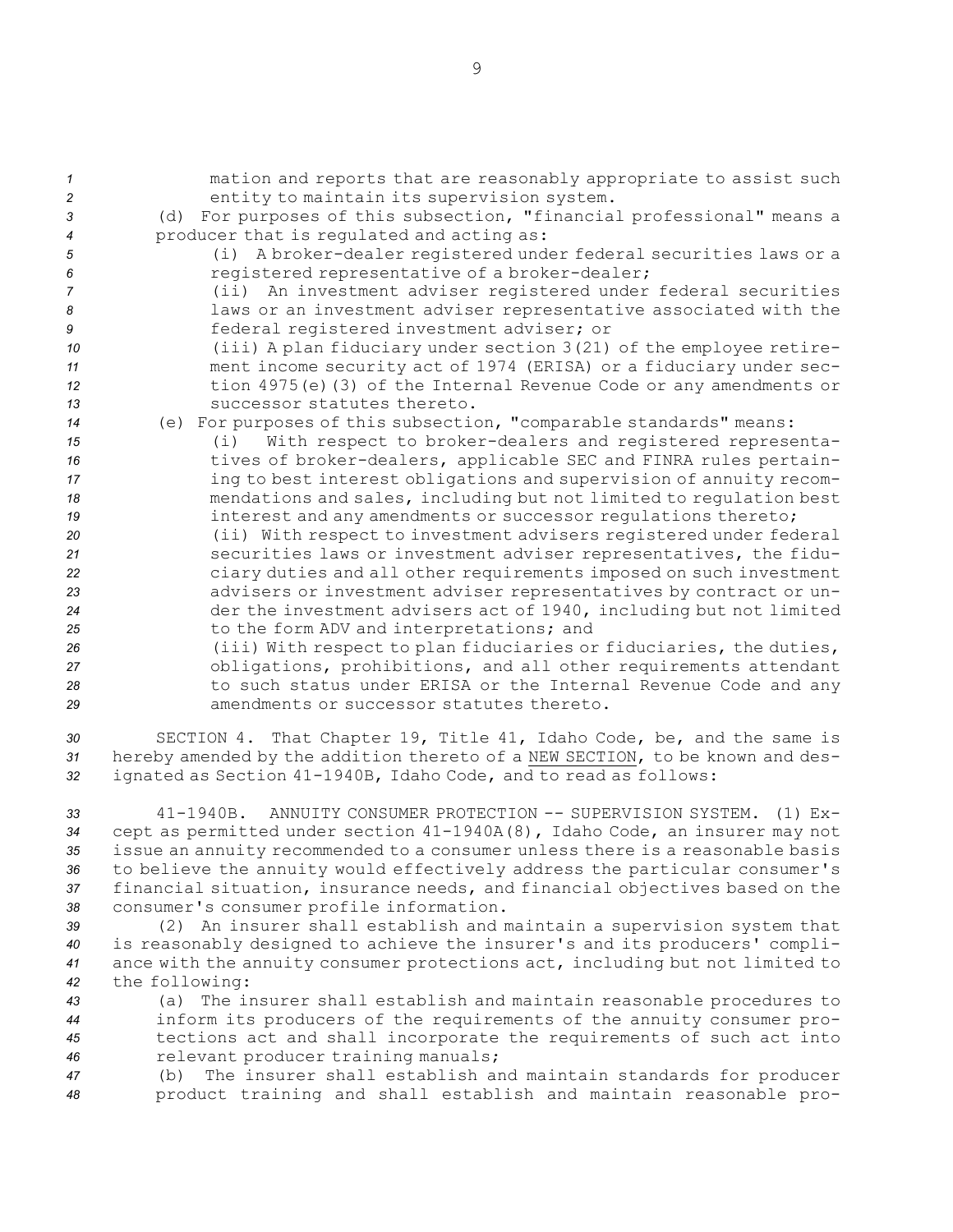*<sup>1</sup>* cedures to require its producers to comply with the requirements of *<sup>2</sup>* section 41-1940C, Idaho Code;

*<sup>3</sup>* (c) The insurer shall provide product-specific training and training *<sup>4</sup>* materials that explain all material features of its annuity products to *<sup>5</sup>* its producers;

 (d) The insurer shall establish and maintain procedures for the review of each recommendation prior to issuance of an annuity that are designed to ensure there is <sup>a</sup> reasonable basis to determine that the recommended annuity would effectively address the particular consumer's financial situation, insurance needs, and financial objectives. Such review pro- cedures may apply <sup>a</sup> screening system for the purpose of identifying se- lected transactions for additional review and may be accomplished elec- tronically or through other means, including but not limited to physi- cal review. Such an electronic or other system may be designed to re- quire additional review only of those transactions identified for addi-tional review by the selection criteria;

 (e) The insurer shall establish and maintain reasonable procedures to detect recommendations that are not in compliance with section 41-1940A, Idaho Code. This may include but is not limited to confirma- tion of the consumer's consumer profile information, systematic cus- tomer surveys, producer and consumer interviews, confirmation letters, producer statements or attestations, and programs of internal monitor- ing. Nothing in this paragraph prevents an insurer from complying with this paragraph by applying sampling procedures or by confirming the consumer profile information or other required information under that section after issuance or delivery of the annuity;

 (f) The insurer shall establish and maintain reasonable procedures to assess, prior to or upon issuance or delivery of an annuity, whether <sup>a</sup> producer has provided to the consumer the information required to be provided under the annuity consumer protections act;

*<sup>31</sup>* (g) The insurer shall establish and maintain reasonable procedures to *<sup>32</sup>* identify and address suspicious consumer refusals to provide consumer *<sup>33</sup>* profile information;

 (h) The insurer shall establish and maintain reasonable procedures to identify and eliminate any sales contests, sales quotas, bonuses, and noncash compensation that are based on the sales of specific annuities within <sup>a</sup> limited period of time. The requirements of this paragraph are not intended to prohibit the receipt of health insurance, office rent, office support, retirement benefits, or other employee benefits by em- ployees as long as those benefits are not based on the volume of sales of <sup>a</sup> specific annuity within <sup>a</sup> limited period of time; and

 (i) The insurer shall annually provide <sup>a</sup> written report to senior management, including to the senior manager responsible for audit func- tions, which report shall detail <sup>a</sup> review, with appropriate testing, reasonably designed to determine the effectiveness of the supervision system, the exceptions found, and corrective action taken or recom-mended, if any.

*<sup>48</sup>* (3) Nothing in this section restricts an insurer from contracting for *<sup>49</sup>* performance of <sup>a</sup> function, including maintenance of procedures, required *50* under this section.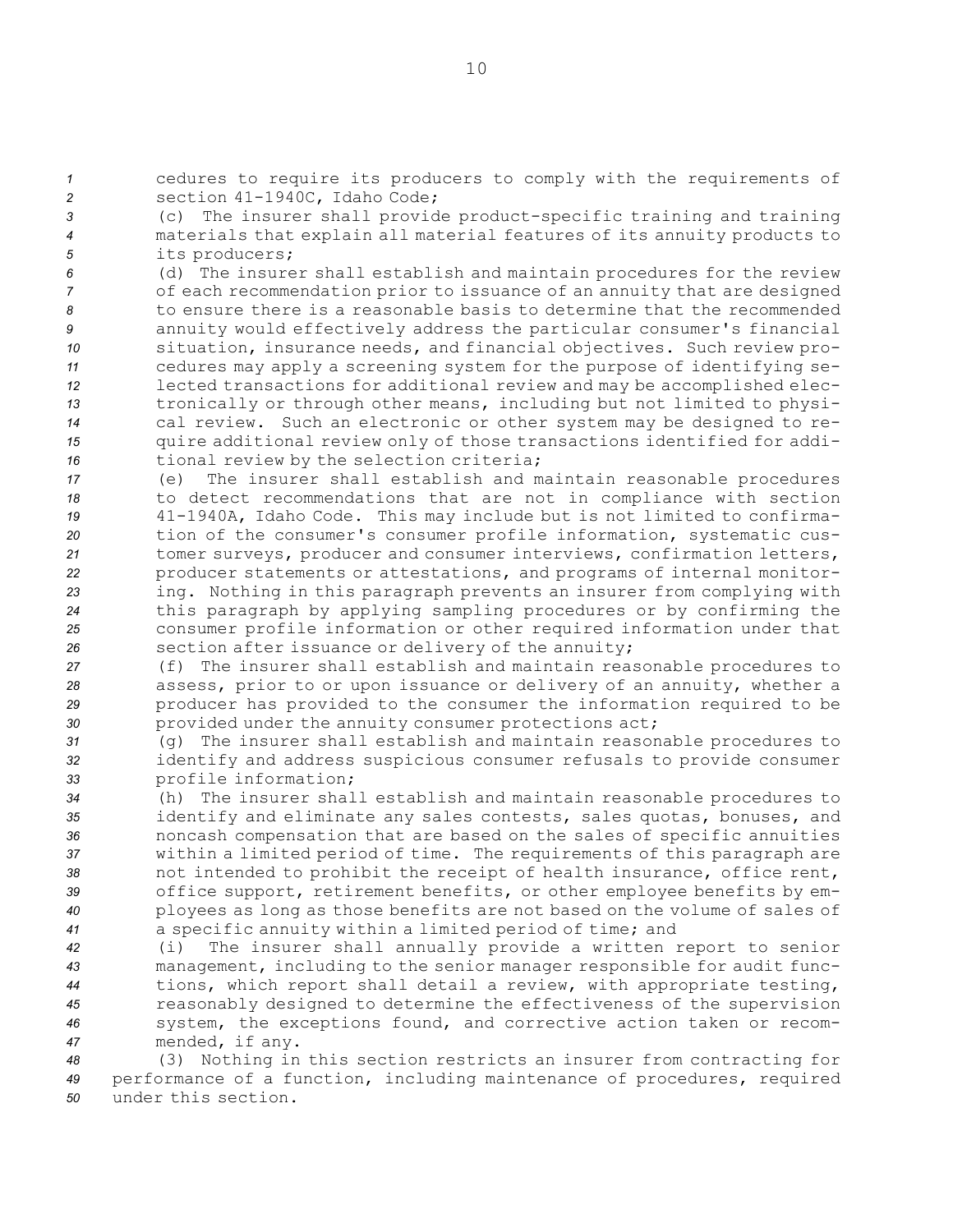(a) An insurer is responsible for taking appropriate corrective ac- tion and may be subject to sanctions and penalties pursuant to section 41-1940D, Idaho Code, regardless of whether the insurer contracts for performance of <sup>a</sup> function and regardless of the insurer's compliance with paragraph (b) of this subsection.

*<sup>6</sup>* (b) An insurer's supervision system under this section shall include *<sup>7</sup>* supervision of contractual performance under this section. This in-*<sup>8</sup>* cludes but is not limited to the following:

*<sup>9</sup>* (i) Monitoring and, as appropriate, conducting audits to assure

10 that the contracted function is properly performed; and *<sup>11</sup>* (ii) Annually obtaining <sup>a</sup> certification from <sup>a</sup> senior manager who

*<sup>12</sup>* has responsibility for the contracted function that the manager *<sup>13</sup>* has <sup>a</sup> reasonable basis to represent, and does represent, that the *<sup>14</sup>* function is properly performed.

*<sup>15</sup>* (4) An insurer is not required to include in its system of supervision:

*<sup>16</sup>* (a) <sup>A</sup> producer's recommendations to consumers of products other than *<sup>17</sup>* the annuities offered by the insurer; or

*<sup>18</sup>* (b) Consideration of or comparison to options available to the producer *<sup>19</sup>* or compensation relating to those options other than annuities or other *<sup>20</sup>* products offered by the insurer.

*<sup>21</sup>* SECTION 5. That Chapter 19, Title 41, Idaho Code, be, and the same is *<sup>22</sup>* hereby amended by the addition thereto of <sup>a</sup> NEW SECTION, to be known and des-*<sup>23</sup>* ignated as Section 41-1940C, Idaho Code, and to read as follows:

 41-1940C. ANNUITY CONSUMER PROTECTION -- PRODUCER TRAINING. (1) A 25 producer shall not solicit the sale of an annuity product unless the producer has adequate knowledge of the product to recommend the annuity and the pro- ducer is in compliance with the insurer's standards for product training. <sup>A</sup> producer may rely on insurer-provided product-specific training standards and materials to comply with this subsection.

 (2) <sup>A</sup> producer who engages in the sale of annuity products shall com- plete <sup>a</sup> onetime four (4) credit training course approved by the department and provided by the department-approved education provider. Individuals who obtain <sup>a</sup> life insurance line of authority on or after July 1, 2021, may not engage in the sale of annuities until the annuity training course re-quired under this section has been completed.

*<sup>36</sup>* (a) The minimum length of the training required under this subsection *<sup>37</sup>* shall be sufficient to qualify for at least four (4) continuing educa-*<sup>38</sup>* tion credits but may be longer.

*<sup>39</sup>* (b) The training required under this subsection shall include informa-*<sup>40</sup>* tion on the following topics:

- *<sup>41</sup>* (i) The types of annuities and various classifications of annu-*42* ities;
- *<sup>43</sup>* (ii) Identification of the parties to an annuity;
- *<sup>44</sup>* (iii) How product-specific annuity contract features affect con-*45* sumers;
- *<sup>46</sup>* (iv) The application of income taxation of qualified and nonqual-*47* ified annuities;
- *<sup>48</sup>* (v) The primary uses of annuities; and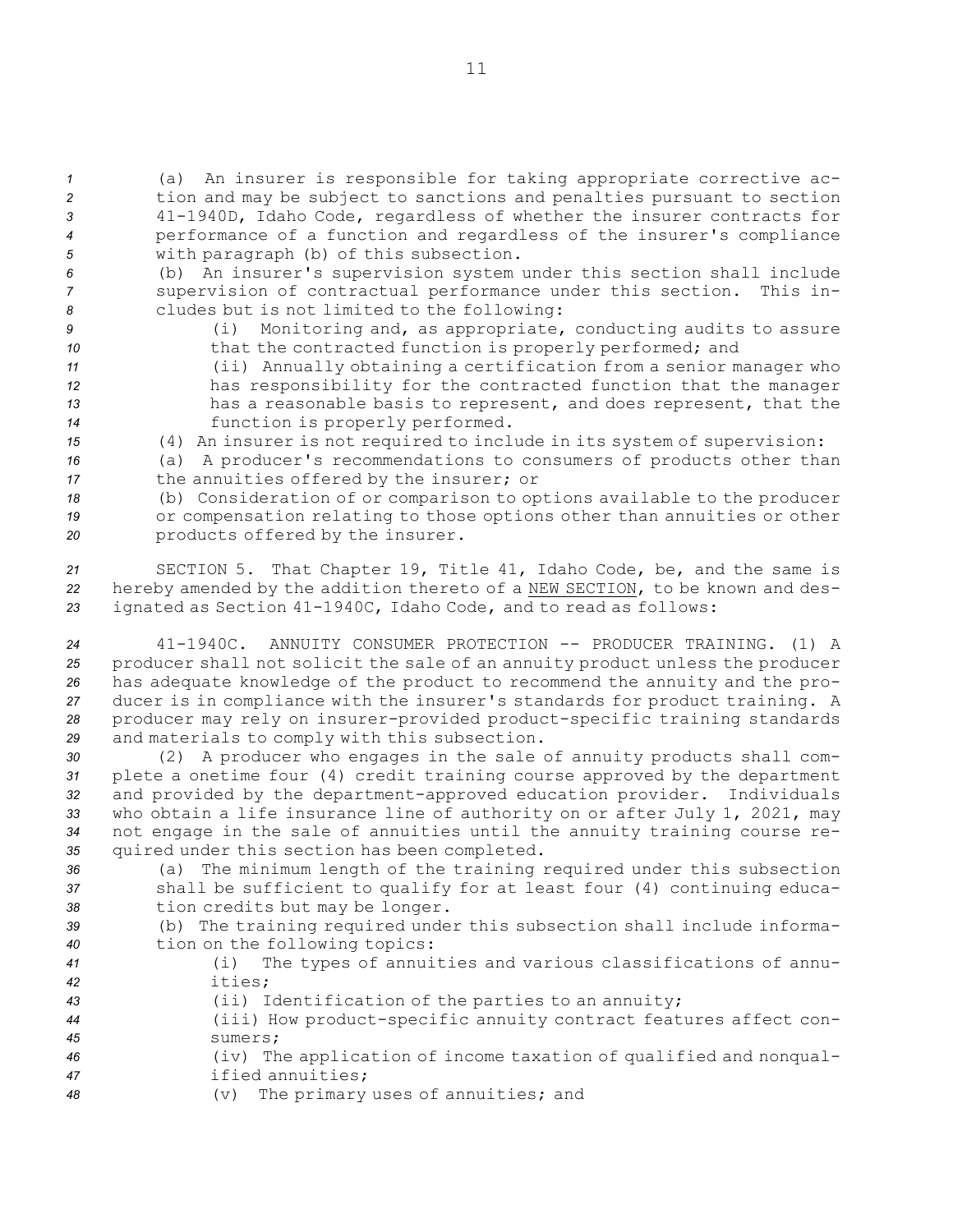| $\mathbf{1}$<br>$\overline{c}$ | (vi) Appropriate standard of conduct, sales practices, replace-<br>ment, and disclosure requirements.                                             |
|--------------------------------|---------------------------------------------------------------------------------------------------------------------------------------------------|
| 3                              | (c) Providers of courses intended to comply with this subsection shall                                                                            |
| 4                              | cover all topics listed in the prescribed outline and shall not present                                                                           |
| 5                              | any marketing information or provide training on sales techniques or                                                                              |
| 6                              | provide specific information about a particular insurer's products.                                                                               |
| 7                              | Additional topics may be offered in conjunction with and in addition to                                                                           |
| 8                              | the required outline.<br>A provider of an annuity training course intended to comply with                                                         |
| 9<br>10                        | (d)<br>this subsection shall register as a continuing education provider in                                                                       |
| 11                             | this state and comply with the rules and guidelines applicable to pro-                                                                            |
| 12                             | ducer continuing education courses as set forth by the department.                                                                                |
| 13                             | (e) A producer who has completed an annuity training course approved by                                                                           |
| 14                             | the department of insurance prior to July 1, 2021, shall, within six (6)                                                                          |
| 15<br>16                       | months after July 1, 2021, complete either:<br>A new four (4) credit training course approved by the depart-<br>(i)                               |
| 17                             | ment of insurance after July 1, 2021; or                                                                                                          |
| 18                             | An additional onetime one (1) credit training course ap-<br>(i)                                                                                   |
| 19                             | proved by the department and provided by the department-approved                                                                                  |
| 20                             | education provider on appropriate sales practices, replacement,                                                                                   |
| 21<br>22                       | and disclosure requirements under the annuity consumer protec-<br>tions act.                                                                      |
| 23                             | Providers of annuity training shall comply with the reporting re-<br>(f)                                                                          |
| 24                             | quirements and shall issue certificates of completion as set forth by                                                                             |
| 25                             | the department.                                                                                                                                   |
| 26                             | (q) The satisfaction of the training requirements of another state that                                                                           |
| 27                             | are substantially similar to the provisions of this subsection shall be<br>deemed to satisfy the training requirements of this subsection in this |
| 28<br>29                       | state.                                                                                                                                            |
| 30                             | (h) The satisfaction of the components of the training requirements of                                                                            |
| 31                             | any course or courses with components substantially similar to the pro-                                                                           |
| 32                             | visions of this subsection shall be deemed to satisfy the training re-                                                                            |
| 33                             | quirements of this subsection in this state.                                                                                                      |
| 34<br>35                       | (i) An insurer shall verify that a producer has completed the annuity<br>training course required under this subsection before allowing the       |
| 36                             | producer to sell an annuity product for that insurer. An insurer may                                                                              |
| 37                             | satisfy its responsibility under this subsection by obtaining cer-                                                                                |
| 38                             | tificates of completion of the training course or obtaining reports                                                                               |
| 39                             | provided by director-sponsored database systems or vendors or from a                                                                              |
| 40<br>41                       | reasonably reliable commercial database vendor that has a reporting<br>arrangement with approved insurance education providers.                   |
|                                |                                                                                                                                                   |
| 42                             | SECTION 6. That Chapter 19, Title 41, Idaho Code, be, and the same is                                                                             |
| 43                             | hereby amended by the addition thereto of a NEW SECTION, to be known and des-                                                                     |
| 44                             | ignated as Section 41-1940D, Idaho Code, and to read as follows:                                                                                  |
| 45                             | $41 - 1940D$ .<br>ANNUITY CONSUMER PROTECTION -- COMPLIANCE MITIGATION. An                                                                        |
|                                | $\sim 1 - E_{\rm crit}$ a same $1.2 - E_{\rm crit}$ and $E_{\rm eff}$ the same contribution and $\sim 1$                                          |

*<sup>46</sup>* insurer is responsible for compliance with the annuity consumer protections *<sup>47</sup>* act. If <sup>a</sup> violation occurs, either because of the action or inaction of the *<sup>48</sup>* insurer or its producer, the director may order: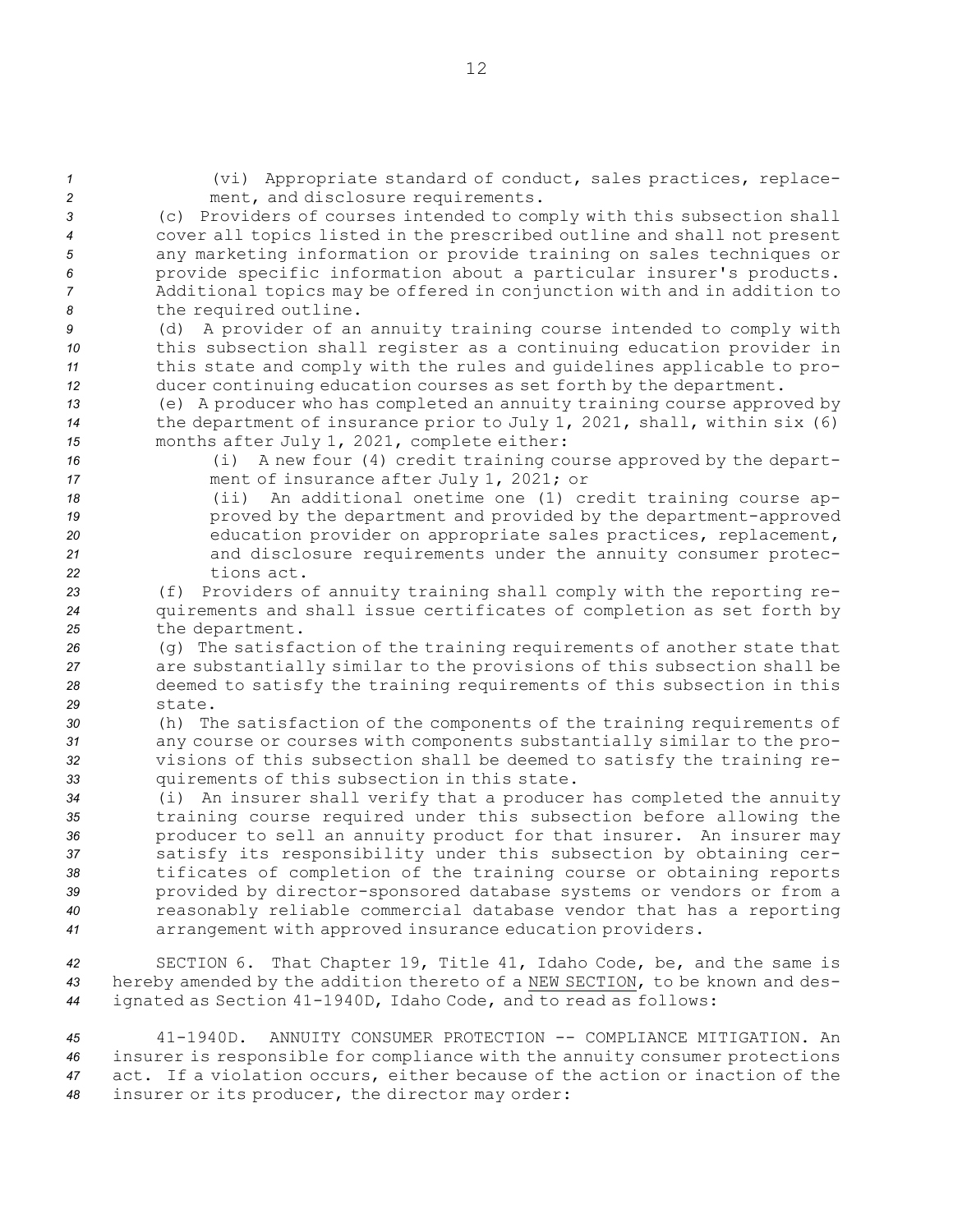(1) An insurer to take reasonably appropriate corrective action for any consumer harmed by <sup>a</sup> failure to comply with this regulation by the insurer, by an entity contracted to perform the insurer's supervisory duties, or by the producer;

*<sup>5</sup>* (2) <sup>A</sup> general agency, an independent agency, or the producer to take *<sup>6</sup>* reasonably appropriate corrective action for any consumer harmed by the pro-*<sup>7</sup>* ducer's violation of this regulation; and

*<sup>8</sup>* (3) Appropriate penalties and sanctions.

*<sup>9</sup>* SECTION 7. That Chapter 19, Title 41, Idaho Code, be, and the same is *<sup>10</sup>* hereby amended by the addition thereto of <sup>a</sup> NEW SECTION, to be known and des-*<sup>11</sup>* ignated as Section 41-1940E, Idaho Code, and to read as follows:

 41-1940E. ANNUITY CONSUMER PROTECTION -- RECORDKEEPING. (1) Insur- ers, general agents, independent agencies, and producers shall maintain or be able to make available to the director records of the information collected from the consumer, disclosures made to the consumer including summaries of oral disclosures, and other information used in making the recommendations that were the basis for insurance transactions for five (5) years after the natural life of the contract. An insurer is permitted but shall not be required to maintain documentation on behalf of <sup>a</sup> producer.

 (2) Records required to be maintained by the annuity consumer pro- tections act may be maintained in paper, photographic, micro-process, magnetic, mechanical, or electronic media or by any process that accurately reproduces the actual document.

*<sup>24</sup>* SECTION 8. That Section 41-1941, Idaho Code, be, and the same is hereby *25* amended to read as follows:

| 26  | 41-1941. ANNUITY SALES TO CONSUMERS PROTECTIONS -- DISCLOSURES. (1)       |
|-----|---------------------------------------------------------------------------|
| 27  | In this section, the following definitions shall apply unless the context |
| 28  | otherwise requires:                                                       |
| -29 | (a) "Contract owner" means the owner named in the annuity contract or     |
| -30 | certified holder in the case of a group annuity contract.                 |

 (b) "Determinable elements" means elements that are derived from pro- cesses or methods that are guaranteed at issue and that are not subject to company discretion, but where the values or amounts cannot be deter- mined until some point after issue. These elements may include the pre- miums, credited interest rates (including any bonus), benefits, val- ues, noninterest-based credits, charges or elements of formulas used to determine any of these. An element is considered determinable if it is calculated from underlying determinable elements only or from both de-terminable and guaranteed elements.

- *<sup>40</sup>* (c) "Generic name" means <sup>a</sup> short title descriptive of the annuity con-*<sup>41</sup>* tract being applied for or illustrated such as "single premium deferred *<sup>42</sup>* annuity."
- *<sup>43</sup>* (d) "Guaranteed elements" means the premiums, credited interest rates *<sup>44</sup>* (including any bonus), benefits, values, noninterest-based credits, *<sup>45</sup>* charges or elements of formulas used to determine any of these that are
- *<sup>46</sup>* promised and determined at issue. An element is considered guaranteed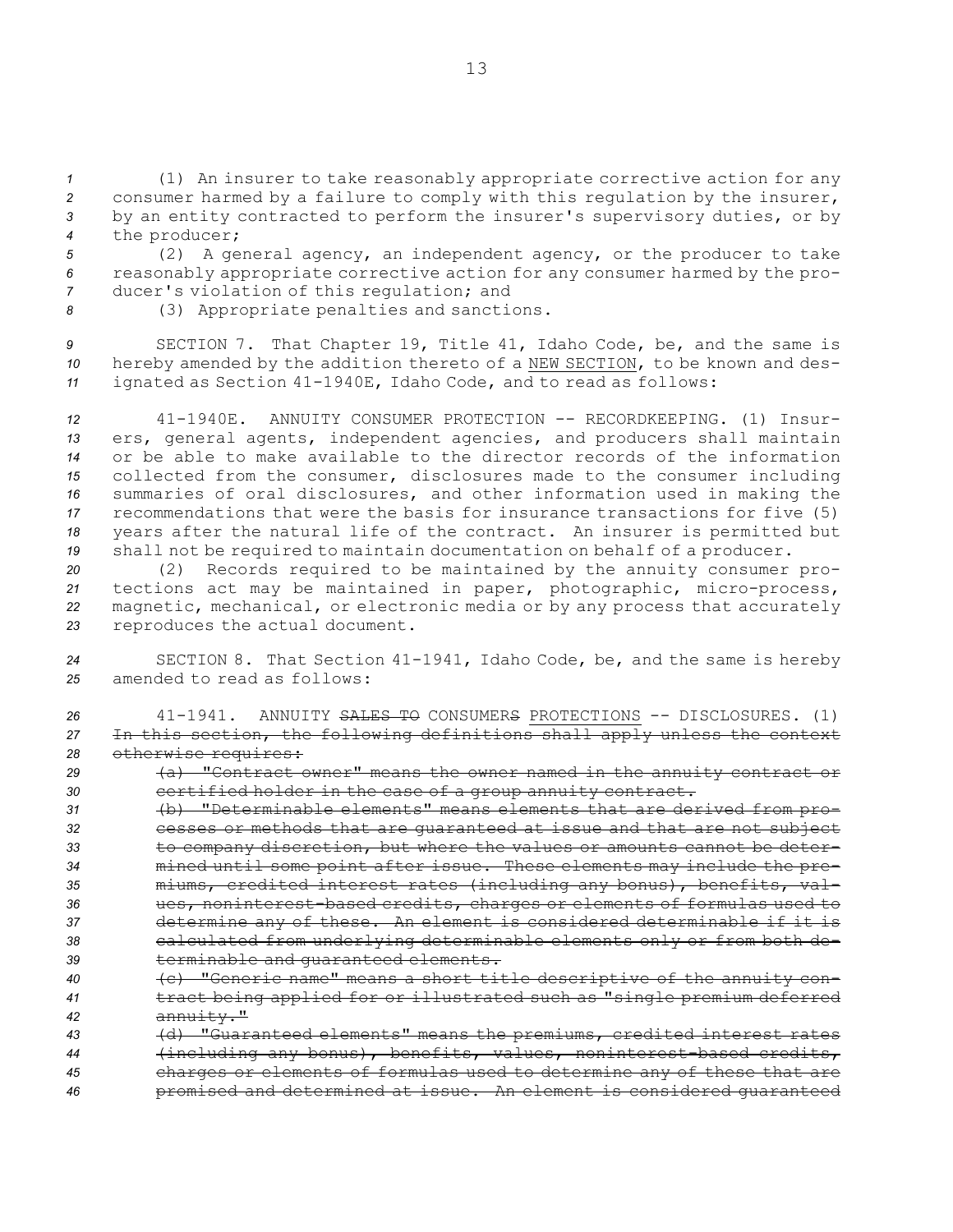if all of the underlying elements that go into its calculation are guar-*2* anteed. (e) "Insurance producer" or "producer" has the same meaning as in chap-4 ter 10, title 41, Idaho Code. (f) "Nonguaranteed elements" means the premiums, credited interest rates (including any bonus), benefits, values, noninterest-based cred- its, charges or elements of formulas used to determine any of these that are subject to company discretion and that are not guaranteed at issue. An element is considered nonguaranteed if any of the underlying nonguaranteed elements are used in its calculation. (g) "Structured settlement annuity" means <sup>a</sup> qualified funding asset as defined in section 130(d) of the Internal Revenue Code or an annuity that would be <sup>a</sup> qualified funding asset under section 130(d) of the In- ternal Revenue Code but for the fact that it is not owned by an assignee under <sup>a</sup> qualified assignment. 16 (2) The provisions of this section shall apply to all group and individ- ual annuity contracts and certificates except: (a) Registered or nonregistered variable annuities or other registered products; (b) Immediate and deferred annuities that contain no non-guaranteed elements; and (c) Annuities used to fund: (i) An employee pension plan that is covered by the employee retirement income security act of 1974, title 29, U.S.C. 1001 25 through  $1461;$  (ii) <sup>A</sup> plan described in section 401(a), 401(k) or 403(b) of the Internal Revenue Code, where the plan, for purposes of the em- ployee retirement income security act of 1974, is established or 29 maintained by an employer; (iii) <sup>A</sup> governmental or church plan as defined in section 414 of the Internal Revenue Code or <sup>a</sup> deferred compensation plan of <sup>a</sup> state or local government or <sup>a</sup> tax-exempt organization pursuant to section 457 of the Internal Revenue Code; or (iv) <sup>A</sup> nonqualified deferred compensation arrangement estab- lished or maintained by an employer or plan sponsor. (d) Structured settlement annuities. Contracts excluded by section 41-1940(3), Idaho Code. (32) If the application for an annuity contract is taken in <sup>a</sup> face-to-

 face meeting, the applicant, at or before the time of application and at the time of contract delivery, shall be given both the disclosure document and the buyer's guide in the form prescribed by the director. The disclosure document shall be dated and signed by the prospective annuity owner and pro- ducer and the company shall maintain <sup>a</sup> signed copy for <sup>a</sup> period of five (5) years after the natural life of the contract.

 (43) If the application for an annuity contract is taken by means other than in <sup>a</sup> face-to-face meeting, the applicant shall be sent both the disclo- sure document and the buyer's guide at the time of application and at the time of contract delivery. The producer and the company shall maintain <sup>a</sup> signed copy of the disclosure document for <sup>a</sup> period of five (5) years after the natu-ral life of the contract.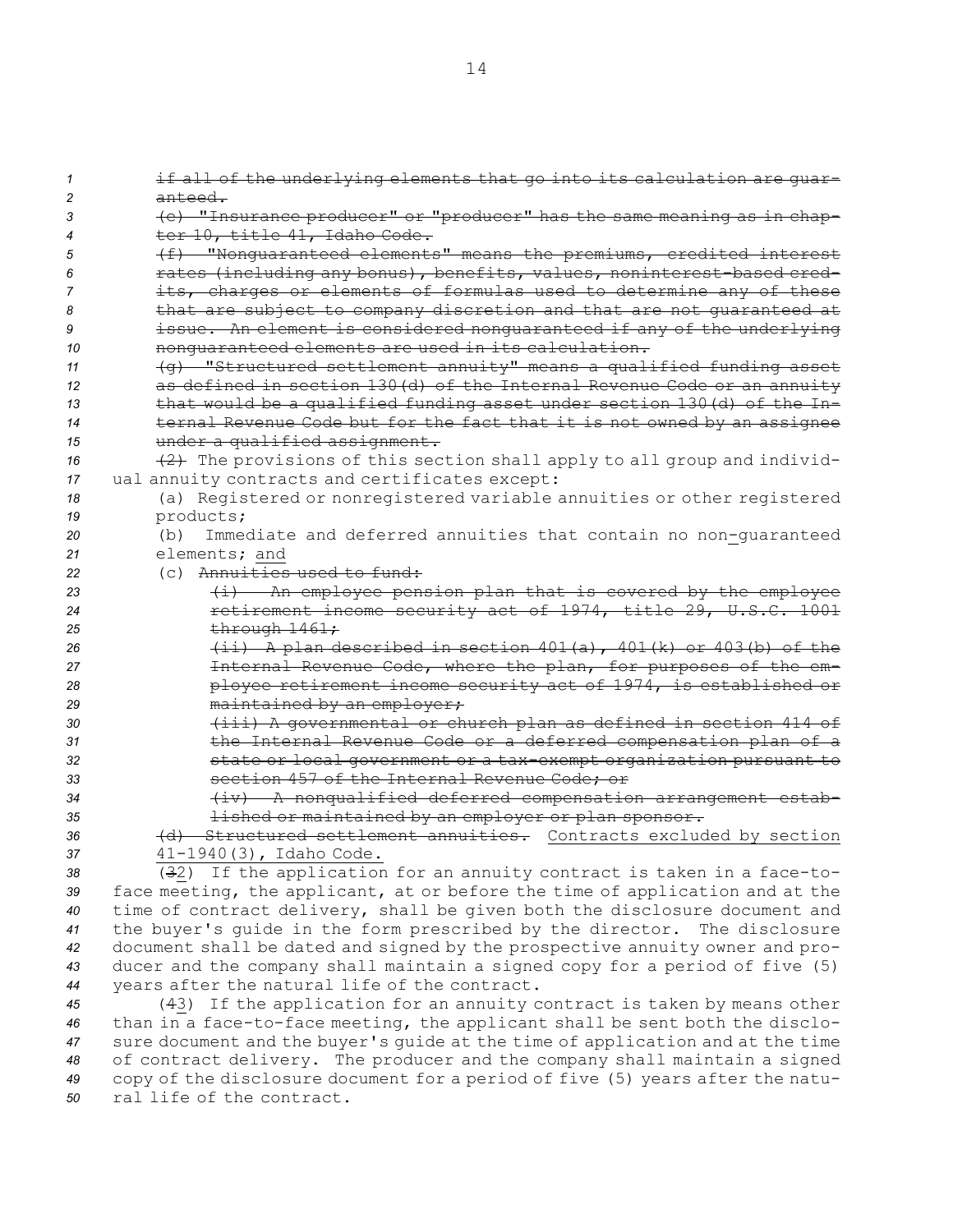(54) <sup>A</sup> solicitation for an annuity contract provided in other than <sup>a</sup> face-to-face meeting shall include <sup>a</sup> statement that the proposed applicant may contact the insurer for <sup>a</sup> free annuity buyer's guide. (65) At <sup>a</sup> minimum, the following information shall be included in the disclosure document required to be provided under this section in <sup>a</sup> form or forms prescribed by the director or substantially similar to such form or *7* forms: (a) The generic name of the contract, the company product name, if dif- **ferent, the form number and the fact that it is an annuity;**  (b) The insurer's name and address; (c) <sup>A</sup> description of the contract and its benefits, emphasizing its long-term nature and including the following examples where appropri-*13* ate: (i) The guaranteed, non-guaranteed and determinable elements of **15** the contract, their limitations, if any, and an explanation of how 16 they operate; (ii) An explanation of the initial crediting rate, specifying any bonus or introductory portion, the duration of the rate and the fact that rates may change from time to time and are not guaran-*20* teed; (iii) The periodic income options both on <sup>a</sup> guaranteed and non- guaranteed basis; (iv) Any value reductions caused by withdrawals from or surrender of the contract; (v) How values in the contract can be accessed; (vi) The death benefit, if available, and how it will be calcu-*27* lated; (vii) <sup>A</sup> summary of the federal tax status of the contract and any **penalties applicable on withdrawal of values from the contract;** *30* and (viii) The impact of any rider, such as <sup>a</sup> long-term care rider. (d) The specific dollar amount or percentage charges and fees shall be listed with an explanation of how they apply; (e) Information about the current guaranteed rate for new contracts 35 that contains a clear notice that the rate is subject to change; (f) Whenever projections for non-guaranteed elements of <sup>a</sup> contract are provided in the disclosure document, equal prominence shall be given to guaranteed elements; and (g) Terms used in the disclosure document shall be defined in clear and concise language that facilitates the understanding of <sup>a</sup> typical person within the segment of the public to which the disclosure document is di-*42* rected. (76) For annuities in the payout period with changes in nonguaranteed elements and for the accumulation period of <sup>a</sup> deferred annuity, the insurer shall provide each contract owner with <sup>a</sup> report, at least annually, on the status of the contract. Such report shall contain at <sup>a</sup> minimum the following information: (a) The beginning and end dates of the current report period; (b) The accumulation and cash surrender value, if any, at the end of the 50 previous report period and at the end of the current report period;